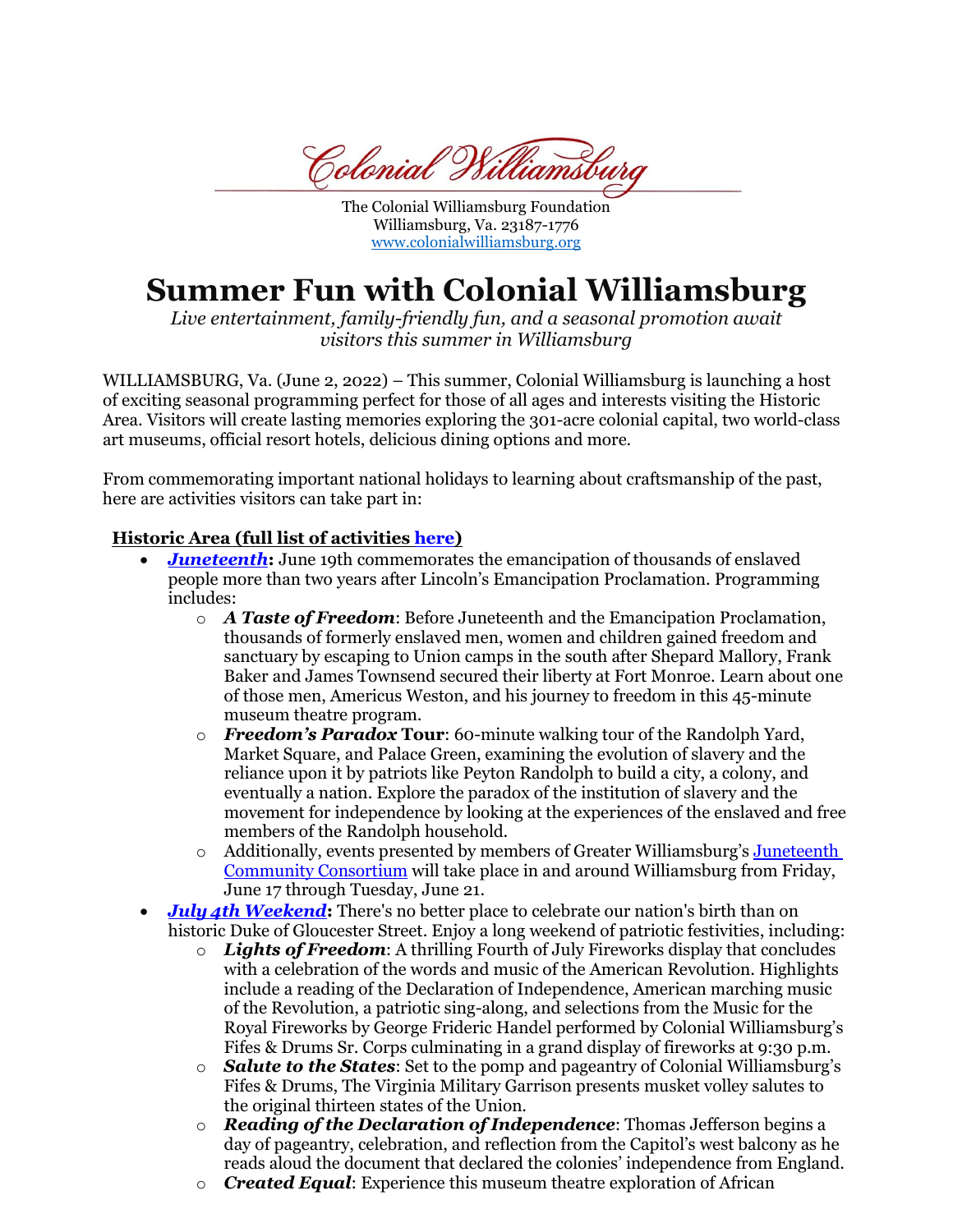American perspectives on the Declaration of Independence, the revolutions it inspired, and the ongoing struggle for equality and freedom in America.

- o *American Music Concert Series*: A four-part evening concert series from July 1-4 including:
	- **[A Star-Spangled Symphony](https://www.colonialwilliamsburg.org/events/a-star-spangled-symphony/?date=2022-07-01)** (July 1st): the series kicks off with the long-anticipated return engagement of the Virginia Symphony Orchestra on Palace Green. The concert will feature the best of stirring American audience favorites, as well as traditional spirituals with soprano and the 55 piece orchestra.
	- **[Virginia Arts Festival Big Band](https://www.colonialwilliamsburg.org/events/virginia-arts-festival-big-band/?date=2022-07-02)** (July 2nd): the series' second concert – a high-energy celebration of the music of the Big Band era – takes place on the Lawn of the Art Museums of Colonial Williamsburg. The classic sounds of Duke Ellington, Billy Strayhorn, and more are performed by the 17-piece Virginia Arts Festival Big Band, featuring jazz vocalist Sharón Clark.
	- **[A Community Salute to America](https://www.colonialwilliamsburg.org/events/a-community-salute-to-america/?date=2022-07-03)** (July 3rd): continue with The United States Air Force Heritage of America band performing patriotic favorites in this 75-minute concert on the Lawn of the Art Museums.
	- **[July 4th on the Lawn](https://www.colonialwilliamsburg.org/events/july-4th-on-the-lawn/?date=2022-07-04)**: Join the party on the lawn of the Art Museums before the fireworks. From 6:30 to 9:30 p.m., enjoy music from Good Shot Judy. Coordinated by CultureFix.
- *Merchants Square [Summer Breeze Concert Series](https://www.colonialwilliamsburghotels.com/events/summer-breeze-concert-series/) (June 22-August 31):* The string of live shows returns on the lawn of the Art Museums of Colonial Williamsburg. All of the concerts are free and open to the public, Wednesday nights from 6-9 p.m.
- *[\(Re\)educate](https://www.colonialwilliamsburg.org/events/reeducate/):* In this theatrical performance every Wednesday, enslaved and free Black students like Isaac Bee and Molly, along with their teacher Ann Wager, share lessons learned at the Williamsburg Bray School. Through multiple perspectives of the students and their teacher, guests will consider the varied ways in which freedom, education and agency manifested for Black children in 18th-century Williamsburg.
- *[Patriots at Play](https://www.colonialwilliamsburg.org/events/patriots-at-play/)*: Discover a variety of interactive, sensory and fun opportunities for families throughout the Geddy House. Activities change regularly with the rhythm of an average 18th-century day.

## **Dining & Lodging Updates**

- *Sunday Brunch*: Sunday brunch has long been a favorite tradition at the iconic Williamsburg Inn. Enjoy a three-course menu and one of the Restoration Bar's handcrafted brunch cocktails. Served in the Williamsburg Inn's Terrace Room or Goodwin Room. Traditions at the Williamsburg Lodge, Autograph Collection is also offering a Sunday Brunch for the Summer Season.
- *New Historically Inspired Menu at Chowning's Tavern and King's Arms Tavern:* At Chowning's Tavern and King's Arms Tavern, new menu items have already become customer favorites. At Chowning's Tavern, try an authentic 18th-century dish, *To Stew a Duck in the French Way*, which derives from Martha Washington's cookbook. New appetizers at the King's Arms Tavern include the *Duck from the Smoke House*, *Hoppin' John Risotto,* and *Macaroni & Forged Mushroom Gratin*. Both taverns are offering the popular 18th-century Peanut Soup as well. Guests will enjoy dining in an authentic 18thcentury atmosphere complete with entertaining tavern musicians.
- **[Summer Getaway Package](https://www.colonialwilliamsburghotels.com/packages/summer-getaway-package/)**: The Summer Getaway Package is perfect for any family looking to make the most out of their summer vacation. Families staying two or more nights at a Colonial Williamsburg Resort get 30% off Bounce tickets for the length of their stay, up to seven consecutive nights. Bounce tickets allow entry to Colonial Williamsburg's Historic Area and art museums, Busch Gardens Williamsburg and Water Country USA, plus free parking at both theme parks. Additionally, families booking the Summer Getaway Package directly will receive up to \$200 in resort credit and \$350 in Resort Outlet savings. \*Available stay dates: May 14, 2022 – September 11, 2022.